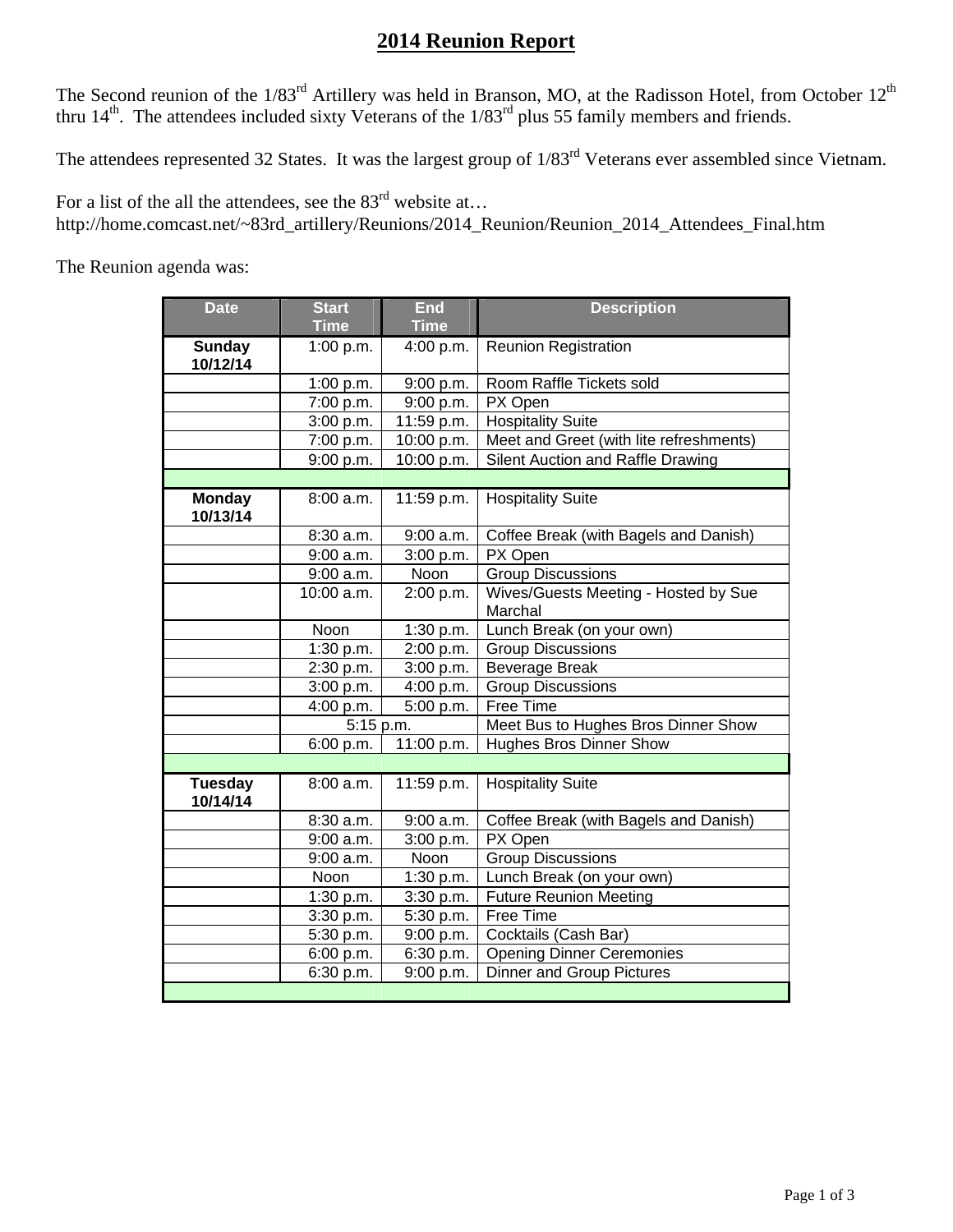## **2014 Reunion Report**

The agenda was very informal, most of the time was for the Veterans to break into groups to discuss topics of interest and reconnect after many years.

On Monday morning, Sue Marchal hosted a wives meeting which covered several subjects including PTSD and VA Benefits. Sue is a retired VA nurse and she kindly offered to host this meeting which was well attended and was a big success.

Registration and the distribution of welcome information packets were available on Sunday between 1–4 p.m. Sunday evening was the official Meet and Greet. Beverages and lite refreshments were available. The evening was relaxing with good conversation and companionship and gave everyone their first chance to get acquainted or in some cases re-acquainted.

We conducted three fund raising activities which were very successful. We had a raffle to chance off two hotel rooms for the 3 nights of the Reunion, a silent auction during the Meet and Greet and a PX which was open throughout the Reunion.

There were coffee breaks with refreshments available at the morning breaks on Monday and Tuesday and a beverage break Monday afternoon.

Tuesday afternoon we met to discuss future reunions. The welcome packet contained a questionnaire that was to be returned by Tuesday morning with individual thoughts and suggestions. We then discussed the results of the questionnaire Tuesday afternoon.

The overwhelming majority voted that we should continue to have our Reunions every other year and at the same time of year and that Washington DC should be the site of our next Reunion in 2016.

Tuesday evening started with cocktails and the singing of the National Anthem by the Hughes Brothers, a very talented group whose dinner show we attended on Monday night. The 5 brothers then mingled with everyone and as they left for their nightly show sang a Christmas Song. Dinner, which followed shortly after, was a buffet with a variety of meal choices and everyone seemed to enjoy it. A cash bar was available for the entire event.

Tables were set for 10 people and the conversations were lively with many stories, big and small, being told. We had many good laughs. Pictures were taken and have been added to the website.

The "*Missing Man Table & Honors Ceremony*" was conducted to honor and remember those of the 1/83<sup>rd</sup> who never made it home from Vietnam. We read the names of those men. The ceremony also was to remember those of our Battalion who have passed away since Vietnam.

Our guest speaker was Elizabeth Hughes the Public Relations Director at College of the Ozarks. Elizabeth explained the Patriotic Education Program at the College. The program involves students who accompany Veterans of World War II, Korea and Vietnam to locations where they served. She graciously thanked all of us not only for our Vietnam service but also for our service to our country. Her speech was enjoyed by all.

The Hospitality room was available through Tuesday evening and most attendees were heading home on Wednesday.

I believe that one of the things holding some of you back from attending a reunion is that you think that if your old buddies will not be there, you will not enjoy yourself, etc. I think that this reunion proved that this isn't the case. We all served with the 1/83rd at some time or another and we have that as common ground.